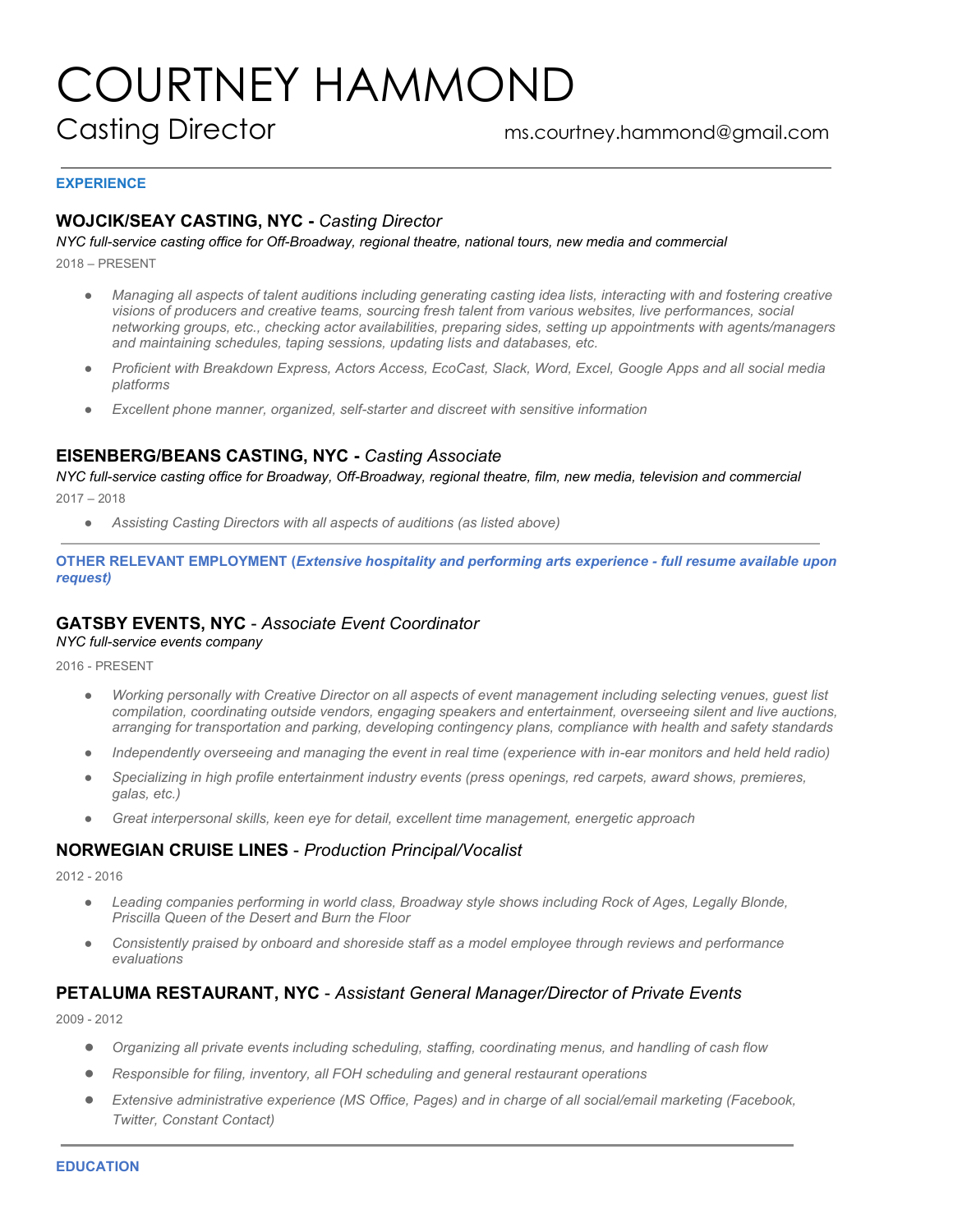# **NYU Tisch School of the Arts, CAP21,** NYC - *BFA Drama, Minor in Psychology*

2004-2008

**Honor's Grad/Dean List**

# **Manhattan Theatre Club,** NYC - *Individual Giving Intern, Development Office*

2010

- *Assisted with day-to-day office operations*
- *Heavy phone duty and booking of house seats for MTC donors*
- *Researching potential patrons and assisting with large mailings*
- *Helping organize and run all special events (Openings, Patron Nights, Workshops, etc.)*

# **CASTING CREDITS**

# **WOJCIK/SEAY Casting Credits**

2020

## **THEATRE**

OFF BROADWAY

**SUPERYOU** (upcoming) Daryl Roth Theatre, NYC Dir/Choreo. Joann M. Hunter, By Lourds Lane

TOURS

#### **JESUS CHRIST SUPERSTAR, 50th Anniversary Tour**

US National Tour Prod. Work Light Productions and Really Useful Group Dir. Timothy Sheader, Mus. Sup. Tom Deering, Chor. Drew McOnie

# **RENT, 20th Anniversary Tour**

US National Tour Prod. Work Light Productions Dir. Evan Ensign, Chor. Marlies Yearby

#### **KINKY BOOTS**

US National Tour Prod. Troika Assoc. Dir. DB Bonds, Assoc. Chor. Rusty Mower

#### REGIONAL

#### **AUSTEN'S PRIDE – THE 5th AVENUE THEATRE** Seattle, WA

Prod. Artistic Dir. Bill Berry, Dir. Igor Goldin, Chor. Lisa Shriver

#### **TUACAHN AMPHITHEATRE**

Ivins, Utah Artistic Dir. Scott Anderson 2019 - 2020 Season, 2018 - 2019 Season

# **RIVERSIDE THEATRE**

Vero Beach, FL Artistic Dir. Allen Cornell 2019 - 2020 Season, 2018 - 2019 Season

#### **ARVADA CENTER**

Arvada, CO Assoc. Dir. Rod A. Lansberry 2019 - 2020 Season, 2018 - 2019 Season

# **JOHN ENGEMAN THEATER**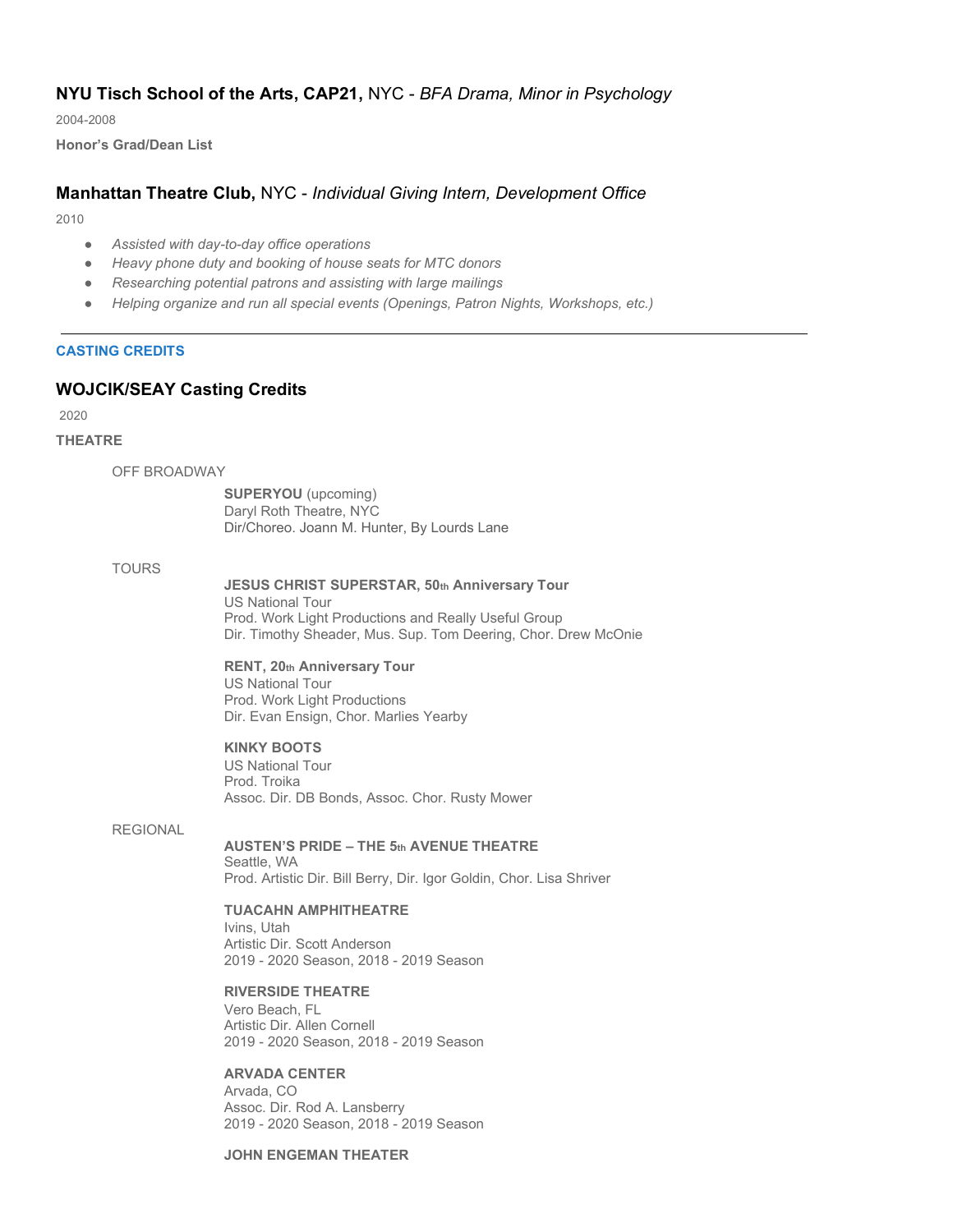Northport, NY Prod. Artistic Dir. Richard Dolce 2019 - 2020 Season, 2018 - 2019 Season

**THEATRE ASPEN** Aspen, CO Prod. Dir. Jed Bernstein Summer 2020 Season, Summer 2019 Season

#### **STAGES ST. LOUIS** Arvada, CO

`

Artistic Dir. Michael Hamilton 2020 Season, 2019 Season

# **THEATRE RALEIGH**

Raleigh, NC Artistic Dir. Lauren Kennedy 2020 Season, 2019 Season

# **CRUISE**

**KINKY BOOTS** Norwegian Cruise Line Book by Harvey Fierstein, Music by Cyndi Lauper, Dir./Choreo. Jerry Mitchell, Dir. Theatrical Operations Robert Dean Hertenstein

# **EISENBERG/BEANS Casting Credits**

2017 - 2018

## **THEATRE**

BROADWAY

## **GETTIN' THE BAND BACK TOGETHER**

Belasco Theatre, NYC Davenport Theatrical Enterprises, Dir. John Rando, Music by Mark Allen

## OFF BROADWAY

# **THE BOOK OF MERMAN**

St. Luke's Theatre, NYC Dir/Choreo. Joe Langworth, By Leo Schwartz & DC Cathro

## **'68: A NEW AMERICAN MUSICAL**

Acorn Theatre, Theatre Row, NYMF Dir. Joey Murray, Book and Lyrics by Jamie Leo, Music by Paul Leschen

# **REGIONAL**

# **HEARTBREAK HOTEL**

Broadway Playhouse, Chicago, IL Prod. Heartbreak King Productions LLC, Dir. Floyd Mutrux, Choreo. Birgitte Mutrux, GM. KGM Theatrical

# **OSWALD**

Firehouse Theatre, Dallas, TX By Tony LePage & Josh Sassanella Mus. Dir. Kim Grigsby

**SCHOOL OF ROCK, International Tour** By Andrew Lloyd Webber, Julian Fellowes, Dir. Laurence Connor, Prod. Troika Entertainment

**BEDLAM'S PYGMALION** The Sheen Center, New York, NY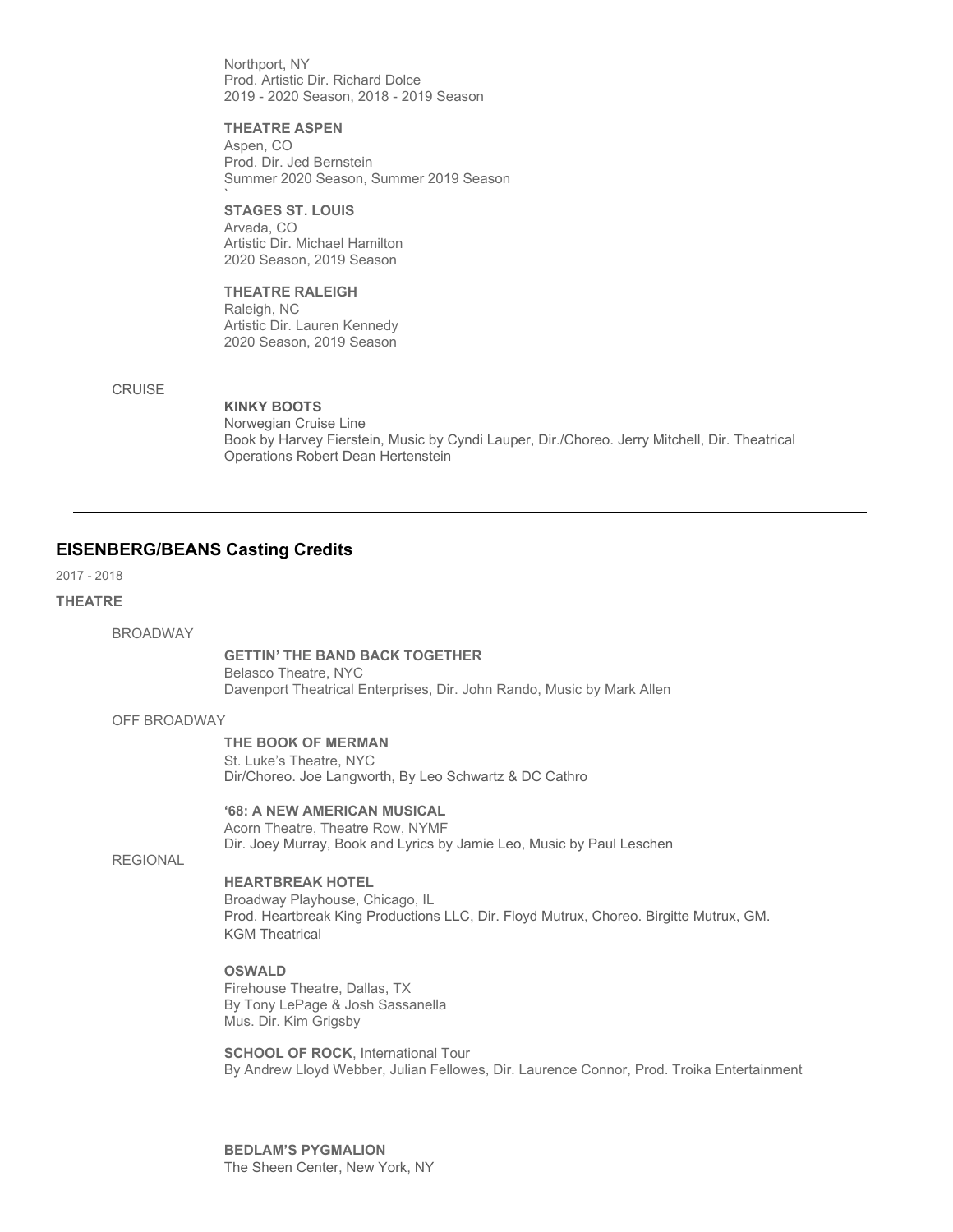By George Bernard Shaw, Dir. Eric Tucker (Artistic Director, Bedlam)

# **BEDLAM'S SAINT JOAN and HAMLET**

National Tour Dir./Creator Eric Tucker (Artistic Director, Bedlam)

#### **FADE**

Dallas Theater Center, Dallas, TX Artistic Dir. Kevin Moriarty, Dir. Christie Vela, By Tanya Saracho

#### **THE WAY OF THE WORLD**

Folger Theatre, Washington, D.C. Dir./By Theresa Rebeck Artistic Prod. Janet Alexander Grin, Asst. Artistic Prod. Beth Emelson

# **ANTONY & CLEOPATRA**

Folger Theatre, Washington, DC Artistic Prod. Janet Alexander Grin, Asst. Artistic Prod. Beth Emelson Dir. Robert Richmond

#### **NELL GWYNN**

Folger Theatre, Washington, DC Artistic Prod. Janet Alexander Grin, Asst. Artistic Prod. Beth Emelson Dir. Robert Richmond

#### **KING JOHN**

Folger Theatre, Washington, DC Artistic Prod. Janet Alexander Grin, Asst. Artistic Prod. Beth Emelson Dir. Aaron Posner

# **THE WINTER'S TALE**

Folger Theatre, Washington, DC Artistic Prod. Janet Alexander Grin, Asst. Artistic Prod. Beth Emelson Dir. Aaron Posner

#### **I HATE MUSICALS: THE MUSICAL**

Ivoryton Playhouse, Ivoryton, CT Executive/Artistic Dir. Jacqueline Hubbard, By Mike Reiss, Dir. James Valletti

#### **LOVEQUEST**

Ivoryton Playhouse, Ivoryton, CT Executive/Artistic Dir. Jacqueline Hubbard, By Mary Maguire and Steven McGraw

# **CRUISE**

# **ROCK OF AGES**

Norwegian Cruise Line Dir. Kristin Hanggi, Choreo. Kelly Devine, Dir. Theatrical Operations Robert Dean Hertenstein

# **PRISCILLA: QUEEN OF THE DESERT**

Norwegian Cruise Line Dir. Dean Bryant, Choreo. Andrew Hallsworth, Music Dir. Randy Glass

#### **SWING**

Norwegian Cruise Line Dir/Choreo. Lynne Taylor-Corbett

#### **FILM**

FEATURES

# **SUMMERTIME DROPOUTS**

*Feature,* New York, NY By Wesley Johnson, Hannah Masinski, Hamid Torabpour Prod. Winter State Entertainment, Safier Entertainment

#### **A CASE OF BLUE**

*Feature,* New York, NY